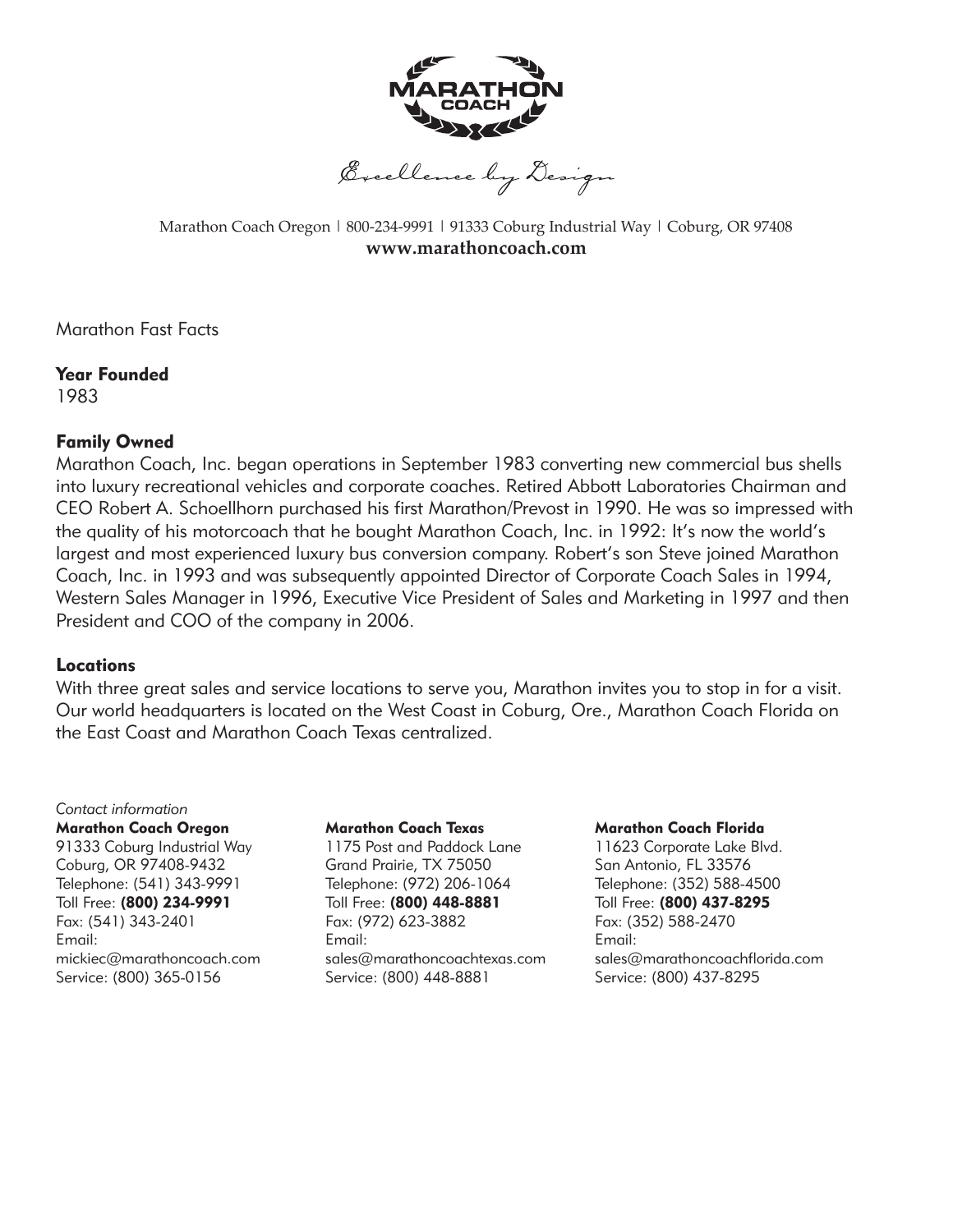## Hours of Operation

Marathon Coach Oregon Sales: 8:00 a.m. - 5:00 a.m. Service: 7:30 a.m. - 3:45 p.m.

Marathon Coach Texas Sales and Service: 7:30 a.m. - 4:00 p.m.

Marathon Coach Florida Sales and Service: 7:30 a.m. - 4:00 p.m.

## **Sales**

When you come to Marathon, expect superior mechanical features, outstanding engine performance, exceptional road dynamics, state-of-the-art technology and luxurious accommodations – whether you choose a new or pre-owned coach. Hand crafted works of art, Marathon Coach produces luxury bus conversions on the unparalleled Prevost H3-45 and X3-45 chassis models.

## **Consignments**

Owners who trust their consignments to Marathon find numerous advantages:

- ALL Prevost model bus conversions accepted
- Largest and most experienced sales staff
- Heavily trafficked website updated daily
- Professional handling of transactions
- Extraordinary service staffed by skilled technicians attracts buyers and keeps them coming back
- Linked facility/marketing program ensures maximum exposure to potential buyers
- Coaches are safe and secure at all three Marathon facilities

## Price

New coaches range in price from \$1.5 to \$2.5 million; top-quality pre-owned coaches begin at \$200,000. Our experienced service technicians thoroughly inspect, detail and service all in-stock, preowned coaches before guaranteeing a limited, six-month warranty on select coaches.

# **Facilities**

All three of our sales and service facilities have ample overnight parking spaces with electric and water hookup in a secure, gated environment.

## Patented Systems

Exclusive Marathon patented technologies, such as TechLink, an electrical networking system, and Freedom Plus, an automated sewer hose system, were specifically developed to make coach operations easier.

## Pet friendly

Yes. Not only do we encourage owners to bring their pets to visit, we've occasionally been known to set up an impromptu photo shoot for our furry friends. See our blog for more details.